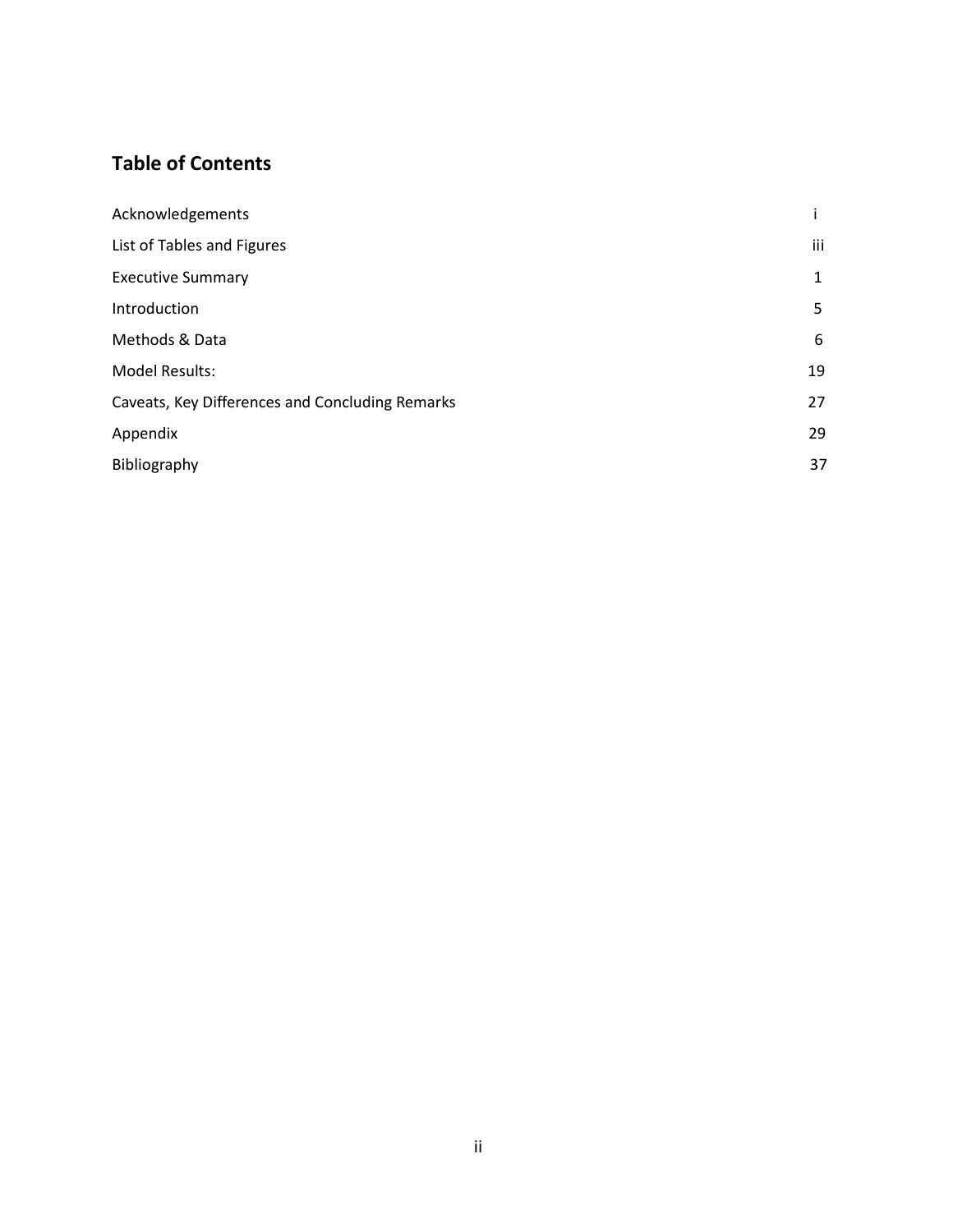## **List of Tables**

| Table 3.4: Spending by Visitors, by Category, to the Arena in 2016, per Visitor Day15             |  |
|---------------------------------------------------------------------------------------------------|--|
| Table 3.5: Spending by Visitors, by Category, at the INB Performing Arts Center in 2016,          |  |
|                                                                                                   |  |
| Table 3.6: Spending by Visitors, by Category, at the Convention Center in 2016, per Visitor Day16 |  |
| Table 3.7: Spending by Spokane County Residents Indicating that They Would                        |  |
|                                                                                                   |  |
| Table 4.1: Summary of Direct Spending for Spokane PFD Activities in 2016(millions of dollars)19   |  |
|                                                                                                   |  |
| Table 4.3: Top 10 Sectors, by IMPLAN's Three Measures of Economic Impact,                         |  |
|                                                                                                   |  |
| Table 4.4: Economic Impact of the Spokane Veterans Memorial Arena in 2016*23                      |  |
|                                                                                                   |  |
|                                                                                                   |  |
| Table 4.7: Estimated State and Local Fiscal Impact Effects of the Spokane                         |  |
|                                                                                                   |  |
| Table 4.8: Comparison of Economic Impact Results from Recent Studies of Entertainment             |  |
|                                                                                                   |  |
| Appendix: Table A.1: Attendance of Out-of-County Patrons to the Veterans Memorial                 |  |
|                                                                                                   |  |
| Table A.2.: Attendance by Out-of-County Patrons to the INB Performing Arts Center31               |  |
| Table A3: Attendance by Out-of-County Patrons to the Convention Center in 201633                  |  |

## **List of Figures**

| Figure 3.3: Total Number of Attendee Days at the Spokane Public Facilities in 201610        |  |
|---------------------------------------------------------------------------------------------|--|
| Figure 3.4: Total Number of Estimated Visitors Days to the Three Facilities in 2016 12      |  |
|                                                                                             |  |
| Figure 3.6: Attendance by Out-of-County Patrons at the INB Performing Arts Center in 201614 |  |